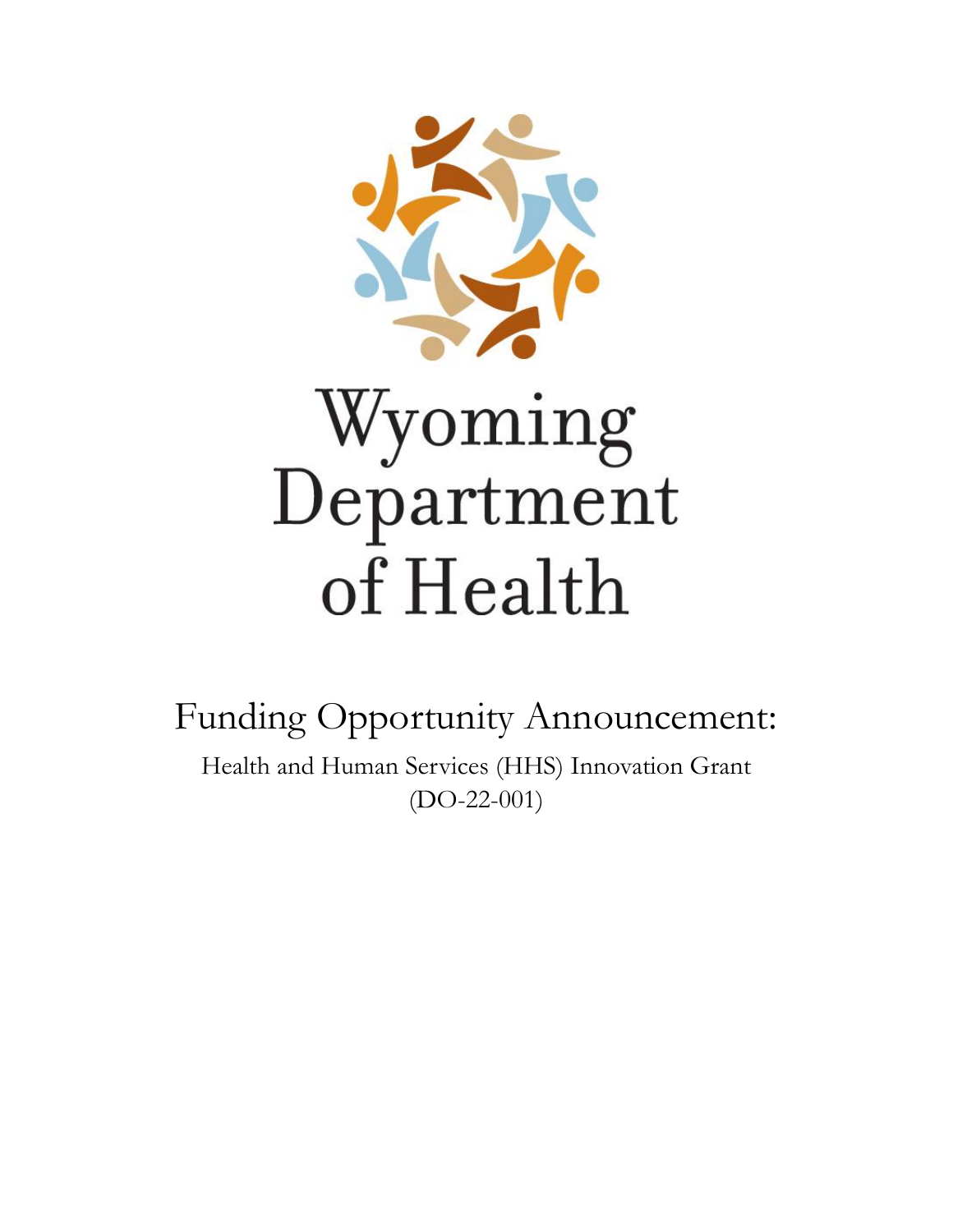# Wyoming Department of Health Funding Opportunity Announcement:

Health and Human Services (HHS) Innovation Grant (DO-22-001)

Table of Contents

|                                  | 2<br>1. Overview Information                    |                |  |
|----------------------------------|-------------------------------------------------|----------------|--|
| 2. Full Text of the Announcement |                                                 |                |  |
|                                  | A. Funding Opportunity Description              | $\overline{4}$ |  |
|                                  | B. Award Information                            | 5              |  |
|                                  | C. Eligibility Information                      | 5              |  |
|                                  | D. Application and Submission Information       | 5              |  |
|                                  | E. Application Review and Selection Information | 7              |  |
|                                  | F. Award Administration Information             | 7              |  |
|                                  | G. Agency Contacts                              | 7              |  |
|                                  | H. Right to Amend or Withdraw                   | 7              |  |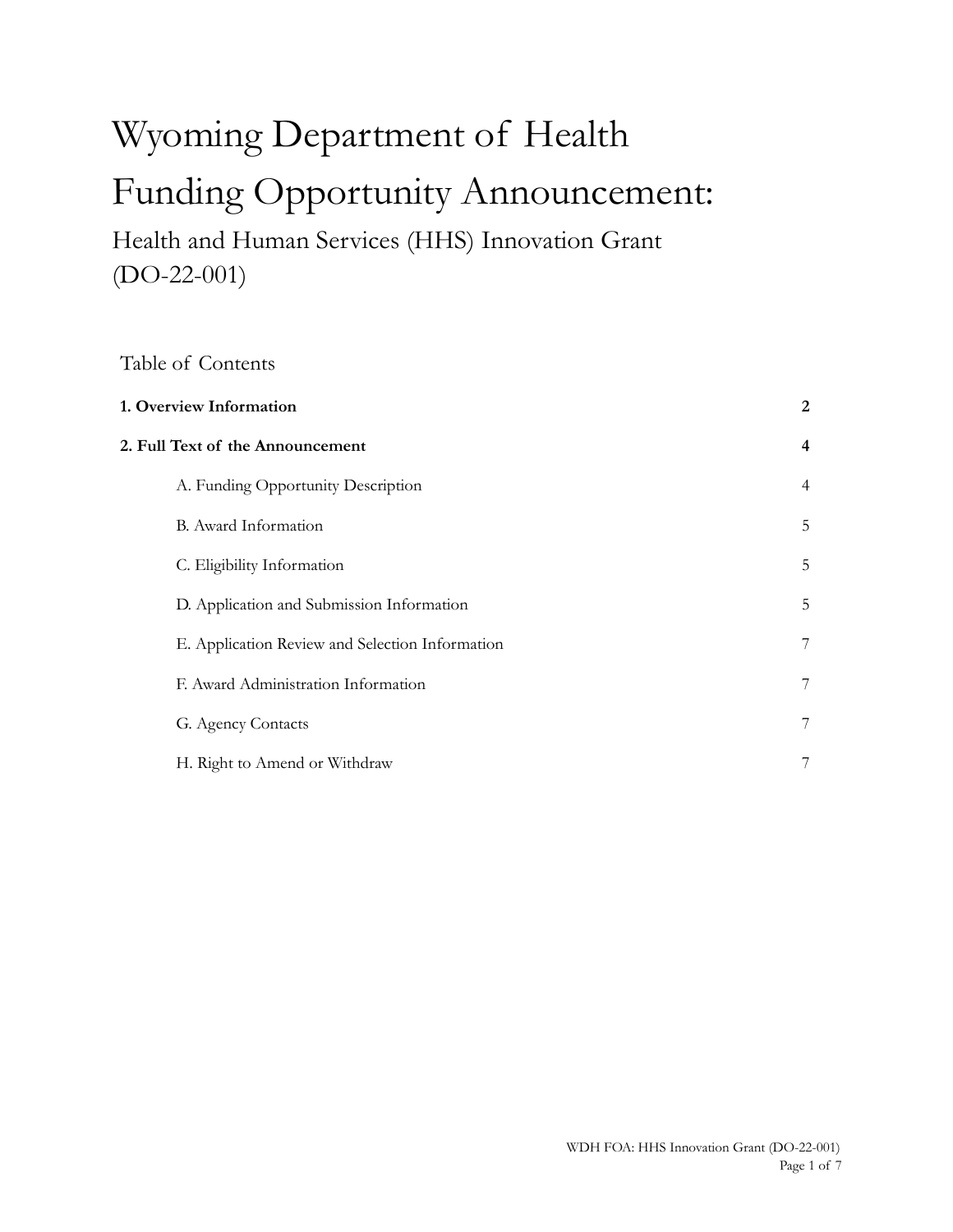# 1. Overview Information

| Participating<br>Organization(s)                           | Wyoming Department of Health (WDH)                                                                                                                                                                                                                                                                                                                                                                                                                                                                                                                                                                                                                                                                                                                                                                                                                                                                                                                                                                                                                                                                             |
|------------------------------------------------------------|----------------------------------------------------------------------------------------------------------------------------------------------------------------------------------------------------------------------------------------------------------------------------------------------------------------------------------------------------------------------------------------------------------------------------------------------------------------------------------------------------------------------------------------------------------------------------------------------------------------------------------------------------------------------------------------------------------------------------------------------------------------------------------------------------------------------------------------------------------------------------------------------------------------------------------------------------------------------------------------------------------------------------------------------------------------------------------------------------------------|
| Components of<br>Participating<br>Organization(s)          | WDH, Director's Office                                                                                                                                                                                                                                                                                                                                                                                                                                                                                                                                                                                                                                                                                                                                                                                                                                                                                                                                                                                                                                                                                         |
| <b>Funding Opportunity Title</b>                           | Health and Human Services (HHS) Innovation Grant                                                                                                                                                                                                                                                                                                                                                                                                                                                                                                                                                                                                                                                                                                                                                                                                                                                                                                                                                                                                                                                               |
| <b>Funding Opportunity</b><br>Announcement (FOA)<br>Number | DO-22-001                                                                                                                                                                                                                                                                                                                                                                                                                                                                                                                                                                                                                                                                                                                                                                                                                                                                                                                                                                                                                                                                                                      |
| <b>Announcement Type</b>                                   | <b>New</b>                                                                                                                                                                                                                                                                                                                                                                                                                                                                                                                                                                                                                                                                                                                                                                                                                                                                                                                                                                                                                                                                                                     |
| <b>Number of Applicants</b>                                | No limit                                                                                                                                                                                                                                                                                                                                                                                                                                                                                                                                                                                                                                                                                                                                                                                                                                                                                                                                                                                                                                                                                                       |
| <b>Funding Opportunity</b><br>Purpose                      | The WDH's mission is to promote, protect, and enhance the health of all<br>Wyoming citizens.<br>In 2022, the Wyoming Legislature appropriated \$5,000,000 of American<br>Rescue Plan Act (ARPA) direct funds to the WDH for the HHS<br>Innovation Fund. This appropriation is "for purposes of providing<br>grants for health and human services innovations in rural health care,<br>long-term care, provision of human services, community behavioral<br>health, mental health and health information technology and digital<br>medical innovation."<br>This Funding Opportunity Announcement (FOA) invites applications to<br>receive grants from the HHS Innovation Fund.<br>Applications should propose research projects that test promising<br>innovations for health and human services in:<br>Rural health care;<br>1.<br>2.<br>Long-term care;<br>3.<br>Provision of human services;<br>Community behavioral health;<br>4.<br>5.<br>Mental health; and<br>Health information technology and digital medical innovation.<br>6.<br>These six priorities are referred to as the "HHS Innovation Areas." |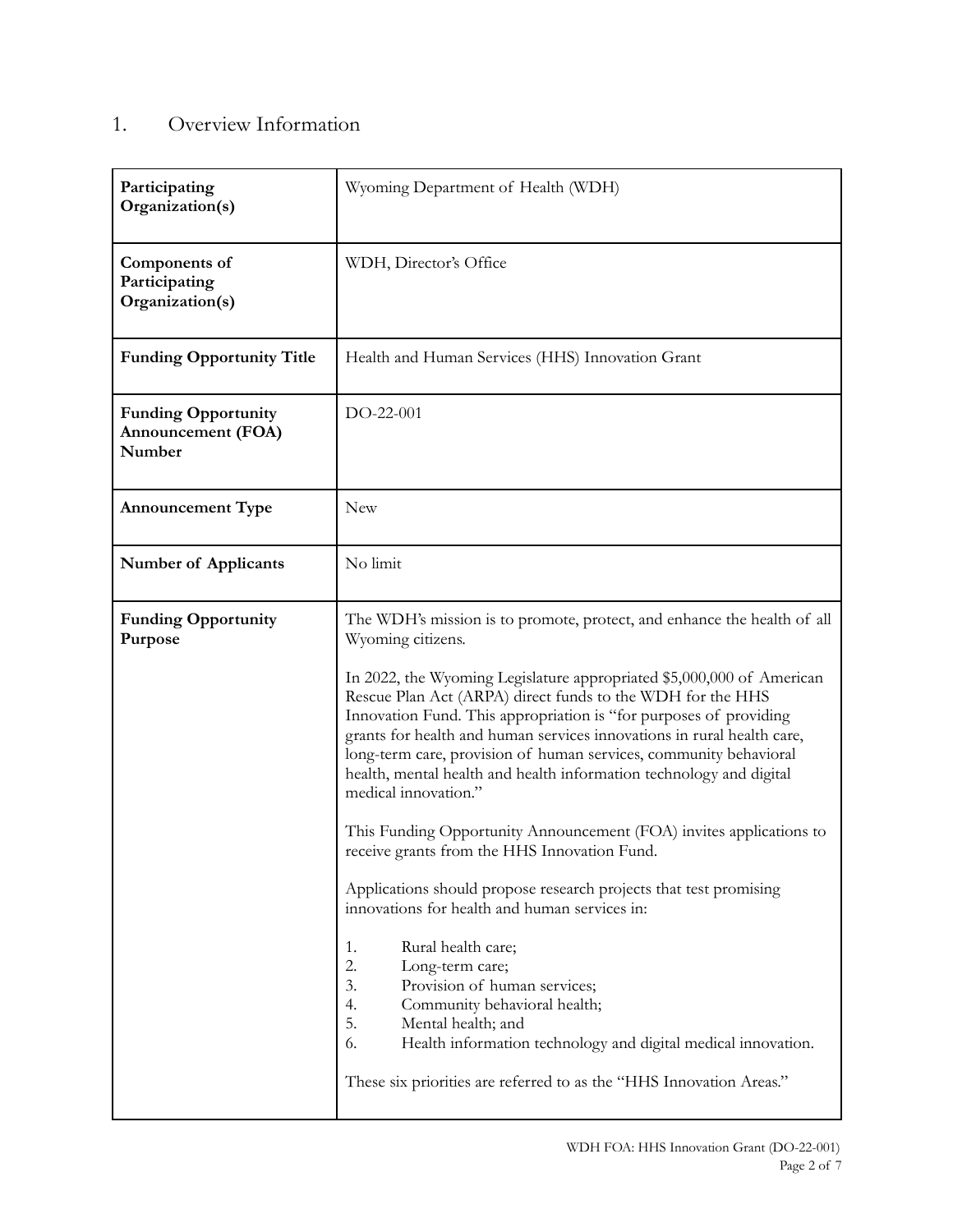|                                                       | The WDH will award grants of up to \$625,000 each from the HHS<br>Innovation Fund. Applications will be reviewed and scored by an<br>advisory committee. Awardees will be selected amongst the<br>highest-scoring applications. The final award amounts and count of<br>awards will be subject to the Director's discretion. At all times, the WDH<br>reserves the discretion to award zero (0) grants.<br>All grants awarded under this FOA are subject to the terms and<br>conditions imposed upon the Coronavirus State and Local Fiscal<br>Recovery Funds (SLFRF) program under ARPA.<br>Before applying, applicants are encouraged to consult the SLFRF final<br>rule at 35 C.F.R. Part 35 (link here), as well as guidance issued by the U.S.<br>Department of the Treasury (link here). Each applicant will be required<br>to establish how their project qualifies as an eligible use of SLFRF funds. |  |  |
|-------------------------------------------------------|---------------------------------------------------------------------------------------------------------------------------------------------------------------------------------------------------------------------------------------------------------------------------------------------------------------------------------------------------------------------------------------------------------------------------------------------------------------------------------------------------------------------------------------------------------------------------------------------------------------------------------------------------------------------------------------------------------------------------------------------------------------------------------------------------------------------------------------------------------------------------------------------------------------|--|--|
| <b>Key Dates</b>                                      |                                                                                                                                                                                                                                                                                                                                                                                                                                                                                                                                                                                                                                                                                                                                                                                                                                                                                                               |  |  |
| Posted Date                                           | June 6, 2022                                                                                                                                                                                                                                                                                                                                                                                                                                                                                                                                                                                                                                                                                                                                                                                                                                                                                                  |  |  |
| Open Date<br>(Earliest Submission Date)               | July 1, 2022                                                                                                                                                                                                                                                                                                                                                                                                                                                                                                                                                                                                                                                                                                                                                                                                                                                                                                  |  |  |
| <b>Application Due Date</b><br>(Last Submission Date) | September 1, 2022                                                                                                                                                                                                                                                                                                                                                                                                                                                                                                                                                                                                                                                                                                                                                                                                                                                                                             |  |  |
| <b>Advisory Committee Review</b>                      | Generally, two months after receipt date                                                                                                                                                                                                                                                                                                                                                                                                                                                                                                                                                                                                                                                                                                                                                                                                                                                                      |  |  |
| <b>Earliest Start Date</b>                            | Generally, two months after advisory council review date and subject to<br>state contracting and vendor management requirements                                                                                                                                                                                                                                                                                                                                                                                                                                                                                                                                                                                                                                                                                                                                                                               |  |  |
| <b>Expiration Date</b>                                | December 31, 2026                                                                                                                                                                                                                                                                                                                                                                                                                                                                                                                                                                                                                                                                                                                                                                                                                                                                                             |  |  |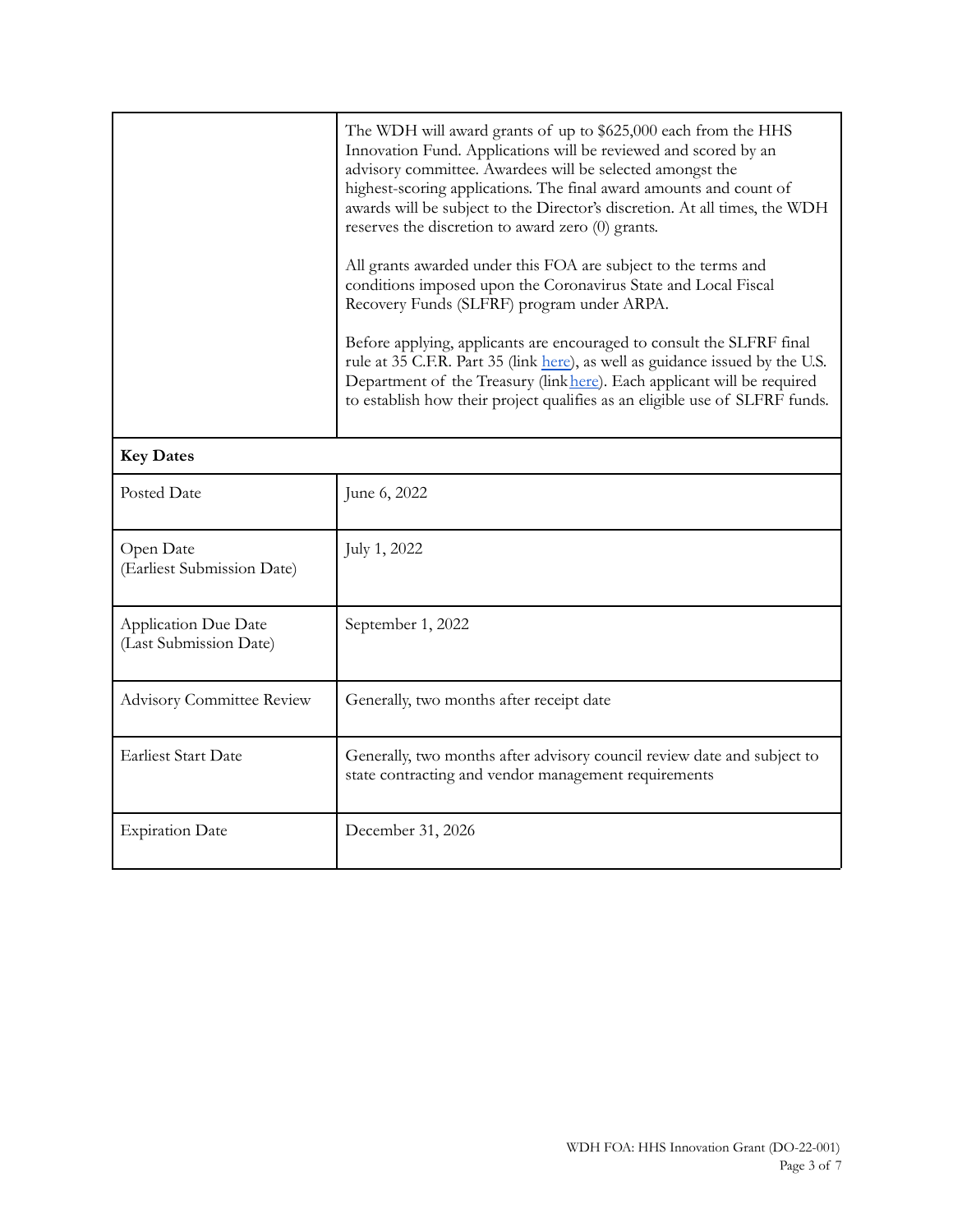# 2. Full Text Announcement

#### **A. Funding Opportunity Description**

#### **i. Purpose**

This Funding Opportunity Announcement (FOA) invites applications for research projects that test health and human services (HHS) innovations for Wyoming in rural health care, long-term care, provision of human services, community behavioral health, mental health, and health information technology and digital medical innovation.

Awardees will receive funding for approved projects up to December 31, 2026.

#### **ii. Background**

The healthcare ecosystem is rapidly changing, nationally and in Wyoming. These changes have only been exacerbated by the COVID-19 public health emergency. In order to respond to and recover from the COVID-19 public health emergency, the Coronavirus State and Local Fiscal Recovery Funds (SLFRF) Program, as part of the American Rescue Plan Act (ARPA), delivers \$350 billion to state, local, and Tribal governments across the country.

The SLFRF program ensures that governments have the resources needed to:

- Fight the pandemic and support families and businesses struggling with its public health and economic impacts.
- Maintain vital public services, even amid declines in revenue.
- Build a strong, resilient, and equitable recovery by making investments that support long-term growth and opportunity.

During the 2022 Budget Session of the Wyoming Legislature, the Legislature appropriated funds from the SLFRF Program directly to state agencies for various purposes. *See* 2022 Wyo. Sess. Laws 109 (ch. 50). The Legislature refers to these funds as American Rescue Plan Direct (ARPD) appropriations.

This FOA regards the \$5,000,000 ARPD appropriation to the Wyoming Department of Health (WDH) for the HHS Innovation Fund. *See* 2022 Wyo. Sess. Laws 109, 110 (ch. 50, § 2). The Legislature directed:

This appropriation to the department of health is for purposes of providing grants for health and human services innovations in rural health care, long-term care, provision of human services, community behavioral health, mental health and health information technology and digital medical innovation.

2022 Wyo. Sess. Laws 109, 112 (ch. 50, § 2, fn. 7). Accordingly, the WDH has created the HHS Innovation Grant Program, as represented through this FOA.

#### **iii. Objective and Scope**

The objective of this FOA is to fund innovations in health and human services in six areas of focus (HHS Innovation Areas):

1. Rural health care;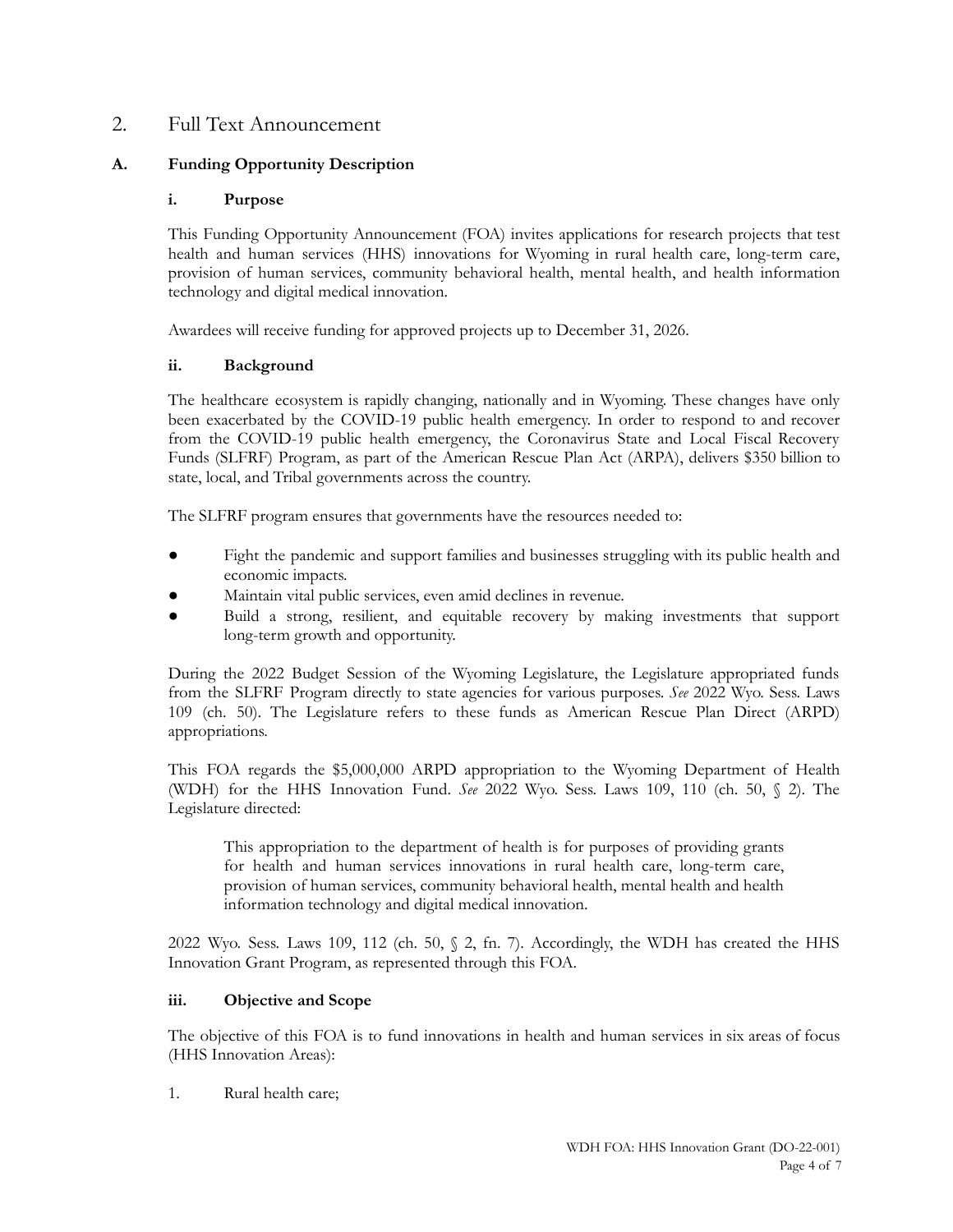- 2. Long-term care;
- 3. Provision of human services;
- 4. Community behavioral health;
- 5. Mental health;
- 6. Health information technology and digital medical innovation.

As a result, projects under this FOA should satisfy three elements:

- First, the project must "innovate." This means the project should introduce or make changes in something established, especially by introducing new methods or ideas.
- Second, the project must pertain to health and human services (HHS). This means the project should seek to enhance the health and well-being of Wyoming residents by fostering sound, sustained advances in the sciences underlying medicine, public health, and social services.
- And finally, the project must prioritize one of the six HHS Innovation Areas. It is acceptable for applicants to propose a project that impacts more than one area, however, the project should have a clear focus on one.

In addition to the conditions imposed by the Legislature, projects under this FOA are limited by federal law. The \$5,000,000 available through the HHS Innovation Fund are funded by the SLFRF Program. The U.S. Treasury has adopted a final rule controlling the use of these funds under 31 C.F.R. Part 35. Each application will need to expressly establish how the proposed project is permitted to be funded under the final rule.

| <b>Funding Instrument</b>                                         | Monetary grant: a support mechanism providing money to an eligible<br>entity to carry out an approved project or activity                                                                                   |  |  |
|-------------------------------------------------------------------|-------------------------------------------------------------------------------------------------------------------------------------------------------------------------------------------------------------|--|--|
| <b>Anticipated Number of</b><br><b>Awards and Funds Available</b> | Eight awards of up to \$650,000 each are available out of the \$5,000,000<br>HHS Innovation Fund. As noted in this FOA, the WDH reserves the<br>right to award zero (0) grants and expend zero (0) dollars. |  |  |
| <b>Award Budget</b>                                               | Funds may be used only for those expenses that are directly related and<br>necessary to the project and must be expended in compliance with 31<br>C.F.R. Part 35.                                           |  |  |
| <b>Award Project Period</b>                                       | The duration of the entire award may not exceed beyond December 31,<br>2026. All funds must be spent by December 31, 2026.                                                                                  |  |  |

#### **B. Award Information**

#### **C. Eligibility Information**

Any entity legally-authorized to operate in Wyoming is eligible to apply.

#### **D. Application and Submission Information**

There is no application form or template. However, an application must include all of the following elements: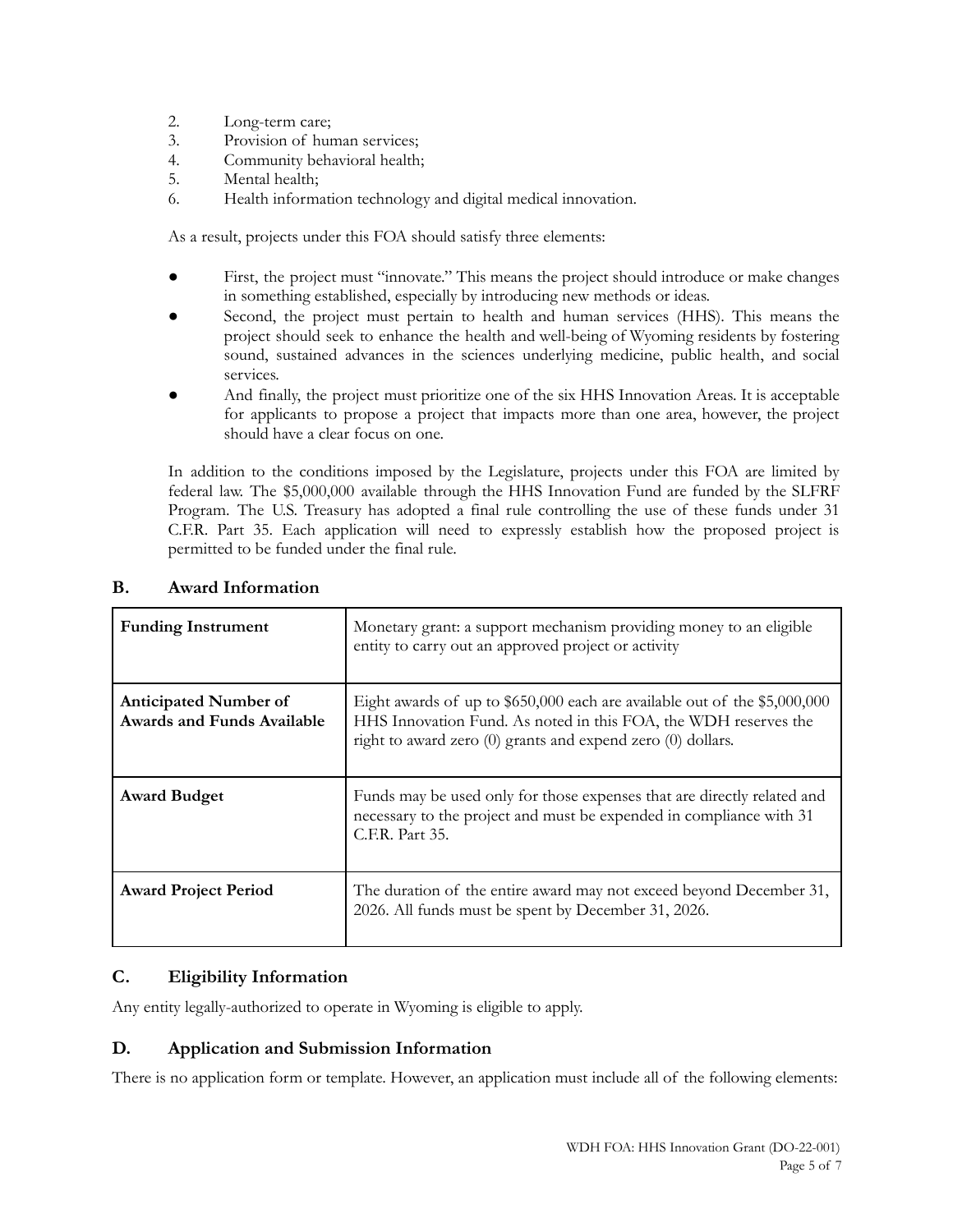- 1. Cover Page
	- a. Identify or name the entity submitting the application.
	- b. Provide a brief description of the research project proposal, in no more than three to five sentences.
	- c. Identify a point of contact for the application, including name, position/title, address, phone number, and email address.
- 2. Entity Information
	- a. Provide the entity's mission statement.
	- b. Provide a brief history of the entity.
	- c. Describe the entity's current programs and activities.
	- d. Describe a few top accomplishments of the entity within the last three years.
	- e. Provide the entity's IRS Employer Identification Number (EIN).
	- f. Provide a Certificate of Good Standing from the Secretary of State.
	- g. List the Board of Directors, or other relevant leadership.
- 3. Research Project Proposal
	- a. Describe the research project, answering the following questions:
		- i. How does the research project "innovate," meaning to introduce or make changes in something established, especially by introducing new methods or ideas?
		- ii. How does the research project pertain to health and human services, seeking to enhance the health and well-being of Wyoming residents by fostering sound, sustained advances in the sciences underlying medicine, public health, and social services?
		- iii. How does the research project prioritize one of the six HHS Innovation Areas?
	- b. Describe how the research project is eligible under the SLFRF Program. This description must include the following elements:
		- i. An analysis of how the project is permitted under the relevant U.S. Treasury regulations, located at 31 C.F.R. Part 35.
		- ii. Pincite(s) to the specific provision under the relevant U.S. Treasury regulations, located at 31 C.F.R. Part 35, applied above (e.g. "31 C.F.R. § 35.6(b)(3)(ii)(11)(i)").
	- c. Describe how the innovation underlying the research project is scalable and can be adopted by others.
	- d. Describe the Wyoming population(s) impacted by the research project and underlying innovation.
	- e. Describe all participants, users, clients, and other Wyoming residents who will be involved in or impacted by the research project.
	- f. Describe any partners in the research project, including the partner's role and the relationship with them.
	- g. Identify the staff and leadership who will be involved in the research project and provide their resume(s).
	- h. Provide a detailed timeline of the research project that shows major milestones.
	- i. Describe the budget for the research project, including funding sources, allocations, and any relevant restrictions on the use of funds – outside of the SLFRF program. Attach supporting documentation as appropriate.
	- j. Describe the plan for the financial sustainability of the research project or underlying innovation after the grant award has been exhausted.
- 4. Evaluation Information
	- a. Describe the desired outcomes and how these will be measured over time.
	- b. Describe the evaluation design, including the data collection and statistical methodologies that might be employed to estimate effects.